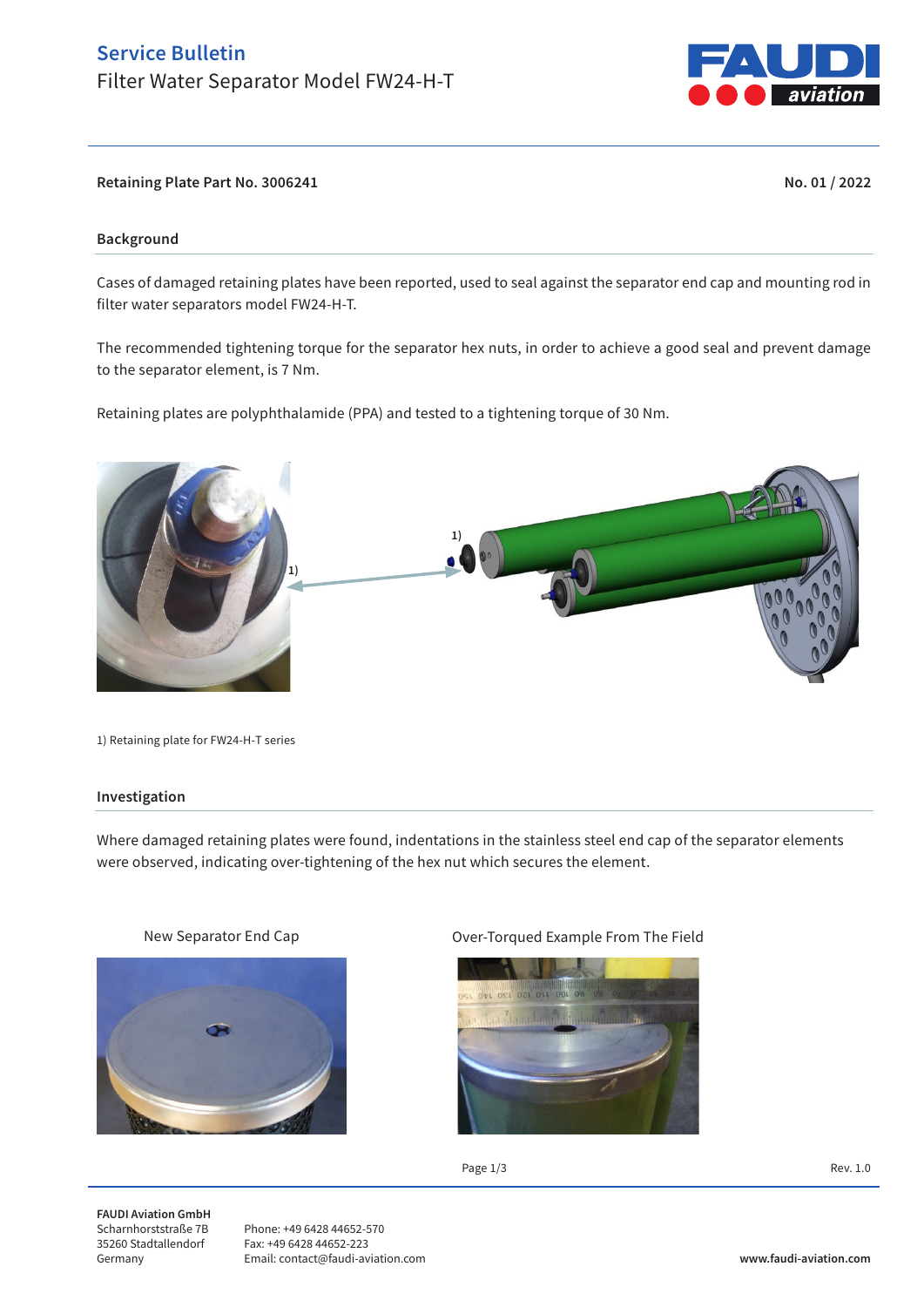# **Service Bulletin**  Filter Water Separator Model FW24-H-T



Following in-house testing to reproduce the indentations, it was determined that the hex nut had been over-tightened.

The following series of images shows the degree of indentation at a given torque.

New Separator End Cap 7 Nm (5 ft. lbs.) 10 Nm (7 ft. lbs.)









15 Nm (11 ft. lbs.) 20 Nm (15 ft. lbs.) 30 Nm (22 ft. lbs.)



It has been determined that once the end cap has deformed, that loading on the retaining plate is distributed around the outer edge of the plate, rather than the flat surface on a flat end cap, as designed. The result is that after replacing a broken polyphthalamide retaining plate, with another in polyphthalamide (PPA), the torque that it is capable of withstanding is reduced.

# **Action**

Inspect the condition of the retaining plates and separator end caps on all model FW24 filter water separators.

- Drain the vessel and open the cover
- Remove the separator spider
- Remove the hex nut securing the separator to the rod, the washer, retaining plate and O-ring seal
- Check the PPA retaining plate for cracks
- Check the separator end caps for indentations

**FAUDI Aviation GmbH** Scharnhorststraße 7B 35260 Stadtallendorf Germany

Phone: +49 6428 44652-570 Fax: +49 6428 44652-223 Email: contact@faudi-aviation.com **www.faudi-aviation.com**

Page 2/3 Rev. 1.0